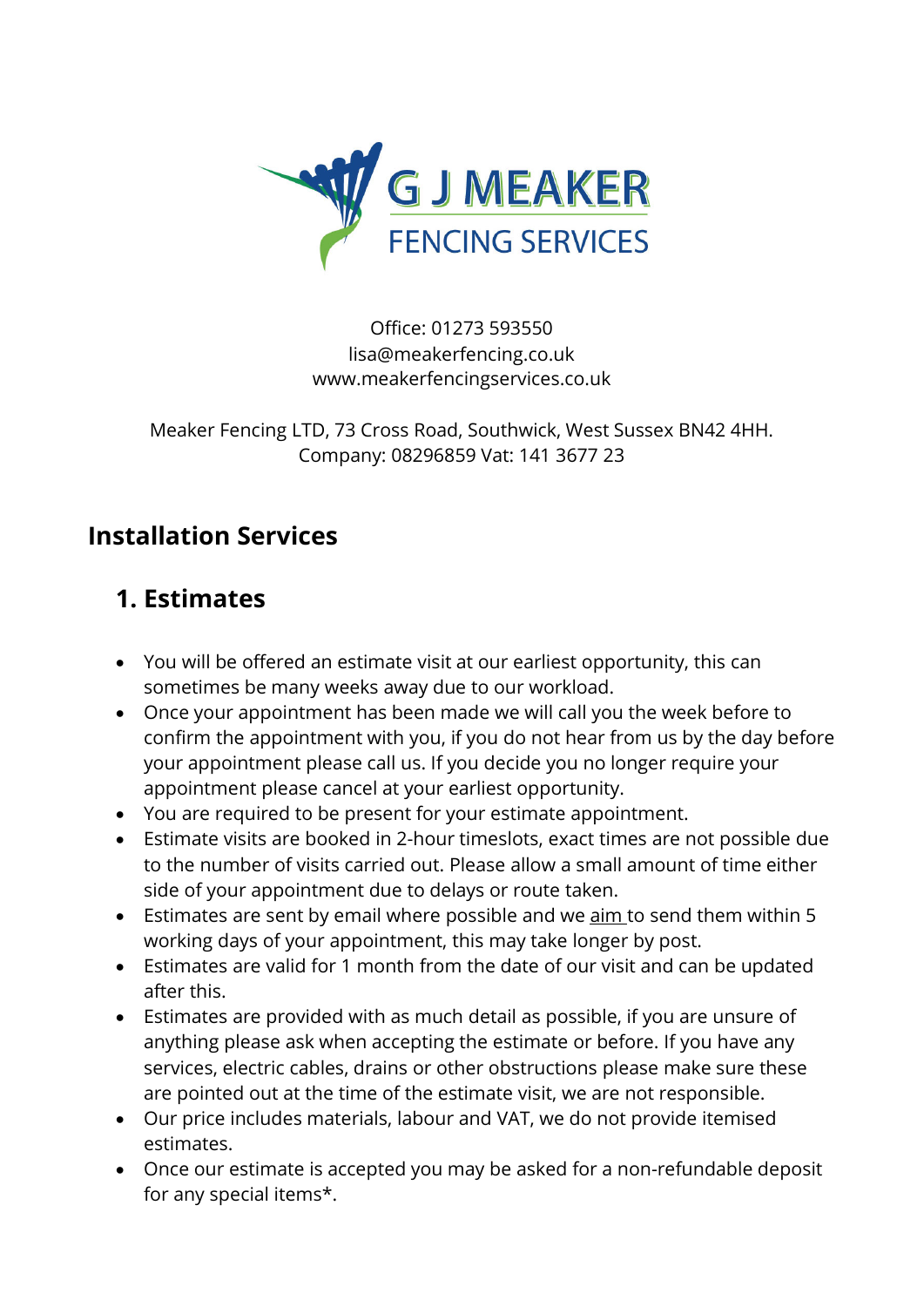- We can only offer advice regarding Planning Regulations, it is your responsibility to check with your local Planning Office if necessary.
- We ask that you obtain any permissions for us to access, work in or walk through neighbouring properties or fix to a neighbouring fence or property. By accepting our estimate, we assume this has been obtained by you.
- Once accepted will offer you our next available appointment, this can at times be may weeks away. We do our best to keep to the arranged date but unforeseen circumstances may mean that we have to change this date with as much notice as possible. We are not responsible for any delays on any other works you have booked with other contractors or loss of earnings for extra days taken. We are unable to give an exact time for the works to commence on the day if the works being carried out will take less than a full day, we will do our best to advise.
- If you have to change the date of your works we request you give as much notice as possible.
- If you choose to cancel your works we reserve the right to hold any deposit that has been taken if we cannot cancel the special items\*.
- \*Special items: *Items that have been ordered in specifically or manufactured specifically for your agreed works.*

## **2. Works**

- All works will be carried out to the detail of the accepted estimate unless otherwise discussed when on site.
- We prefer you to be there when we arrive on at least the first day of the works, we can go through the planned works with you and ask any questions necessary, we are happy for you not to be present for the rest of the time we are with you if necessary.
- It is your responsibility to mark out any services, cables, pipes or underground obstructions in our working area, we are not responsible for any damage to unmarked services, cables, pipes or underground obstructions.
- Any electrics in the working area must be removed and made safe by a qualifies electrician prior to the agreed start date, we do not remove or reinstate electric cables, if you have a cable and this was not mentioned in the estimate please advise us before works commence.
- Any additional works or materials will be charged as an addition on your invoice.
- We require parking for a minimum of one vehicle/ truck directly outside of your property preferably on your driveway.
- If driveway parking isn't an option a space must be reserved for our vehicle directly outside your property.
- If a parking permit is required please provide one for the duration of the works.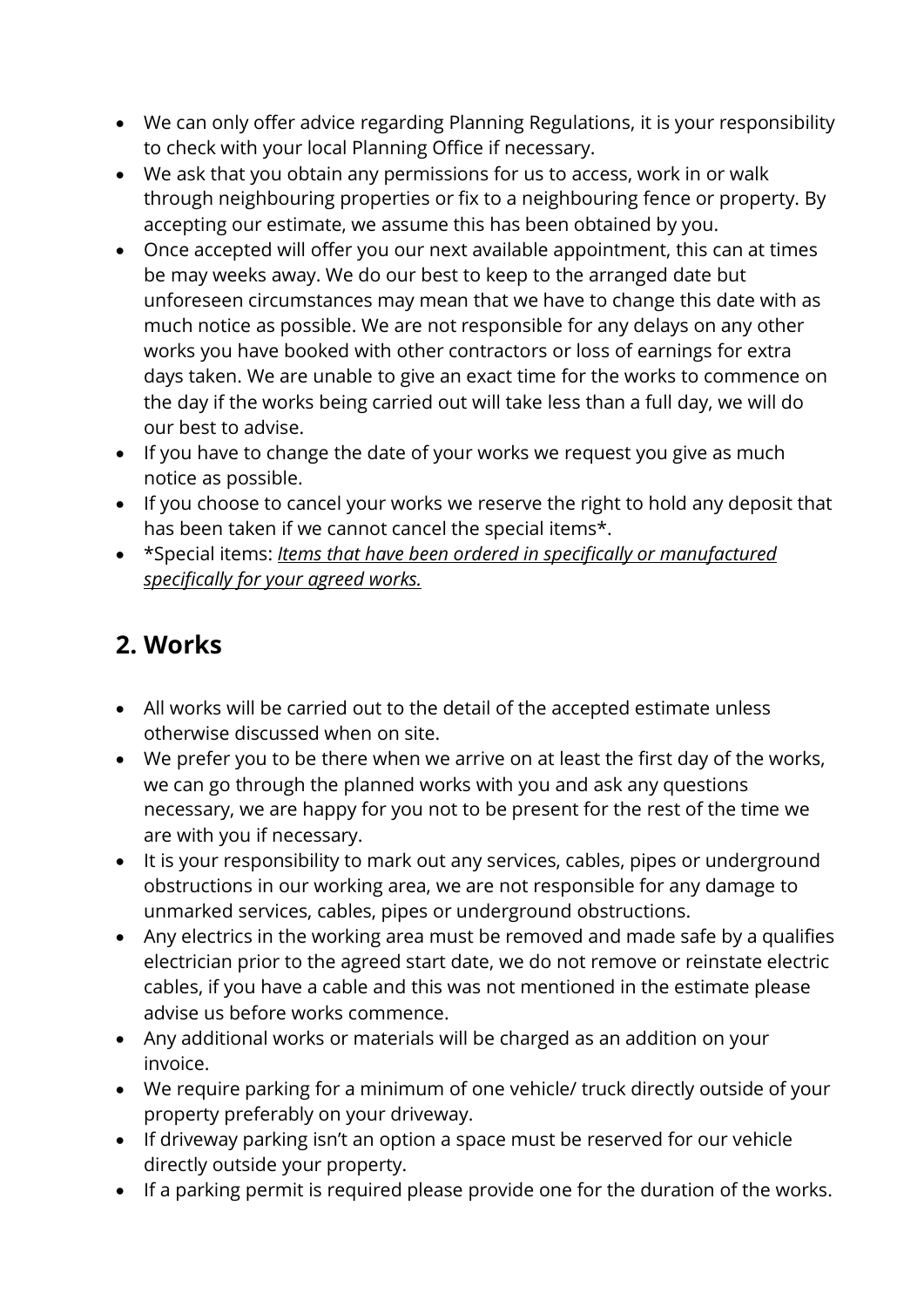- If access is required through your property you must cover all floors and surfaces to be protected prior to our arrival, we are not responsible for any damage.
- Safe access and safe working space are required, please make sure the working area is clear of furniture, pots and pet waste etc.
- Every effort will be made not to unnecessarily damage any planting, unless otherwise agreed we will remove what is necessary to safely carry out the works. If you have precious plants please remove them, we are not responsible for any damage to planting.
- In the event of any neighbour/ boundary disputes we will follow your instruction only. If we are prevented from carrying out our works in the expected time frame we reserve the right to charge for our additional time.
- If you have any concerns regarding the work in progress please point this out immediately before works continue.

# **3. Materials**

- All materials are supplied by us unless otherwise agreed.
- Al materials being used are listed in the estimate, if you are unsure what the items are please ask or take a look at our website.
- All our timber is fencing grade, sawn pressure treated softwood, unless stated otherwise. We prefer redwood as it responds well to the treatment process, fencing grade timber will vary in colour when new but will weather down to a similar colour. Wood is a natural product and is subject to continual movement when exposed to atmospheric conditions. This may become evident with splits or warping, this is not considered a defect or fault, but is purely cosmetic and does not affect its strength or suitability for its purpose. We cannot be held responsible.
- All our sawn timber is pressure treated unless otherwise stated and does not require further treatment unless you choose, our prepared timber is pressure treated but we advise further treatment is required.
- Gates are supplied with appropriate fittings, all bolts and latches supplied must be used to secure your gate. Your gate should be secured at all times. Simple annual maintenance of your gate is recommended.
- Garden Buildings are supplied with a pre- treatment only, we strongly advise building are treated immediately after installation with a good quality UV resistant treatment and at regular intervals after that according to the manufacturers recommendations. Simple annual maintenance of your building is recommended.